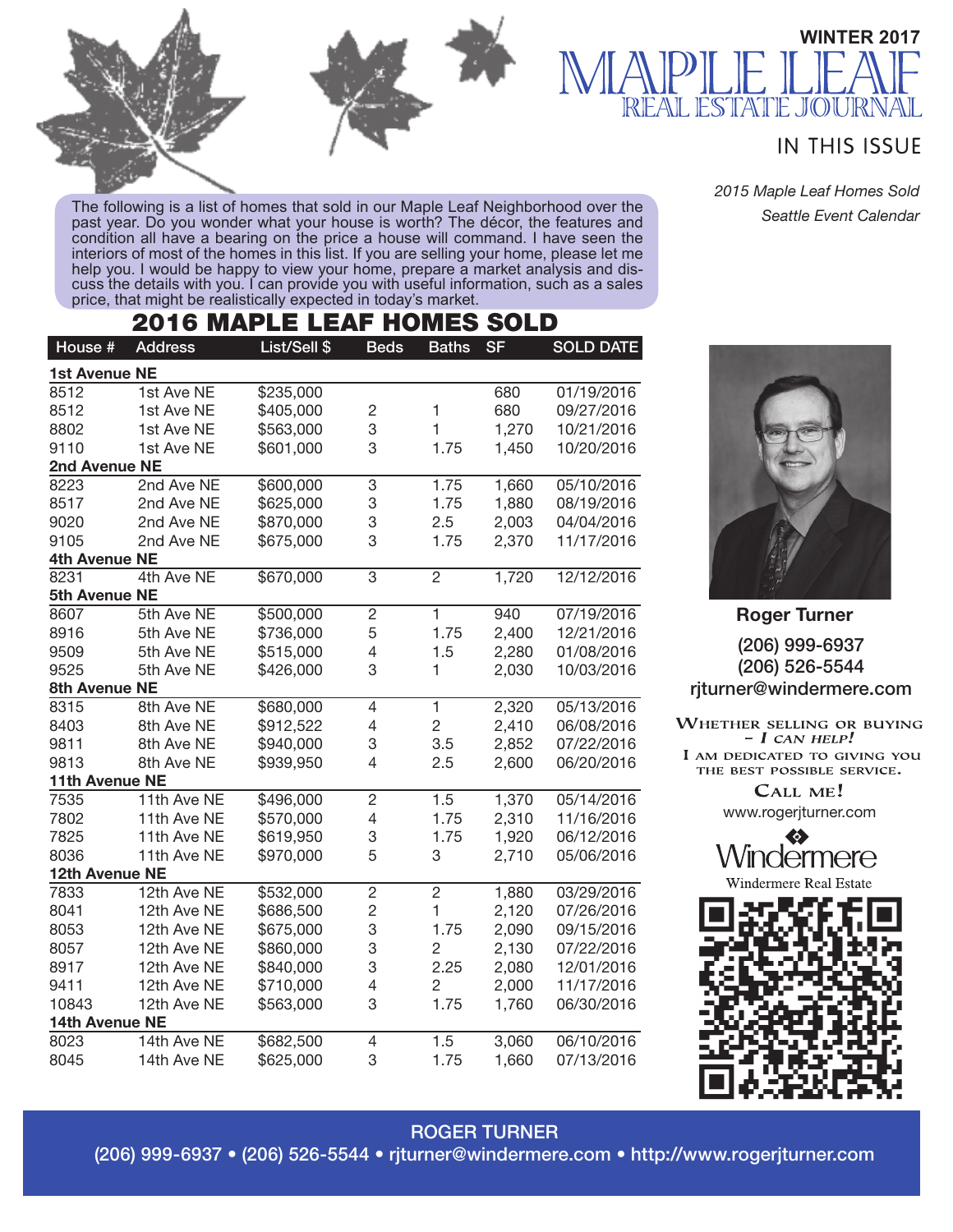## SEATTLE CALENDAR

#### THE GREAT SEATTLE BOAT SHOW

#### Jan. 27 - Feb 3 - 14, 2017 Century Link Field Event Center

The Seattle Boat Show, Indoors + Afloat, is the West Coast's Largest Boat Show featuring more than 1,000 recreational watercraft, from stand-up paddleboards to superyachts and everything in between! Plus, check out more than three acres of accessories, over 225 free boating and fishing seminars and the latest gear indoors at CenturyLink Field, plus afloat on South Lake Union.

### SEATTLE RV SHOW February 9 - 12, 2017 Century Link Field Event Center

RVing is the best way to just "Get Away". Go where you want, when you want. Whether it's for a long weekend or longer adventure, there's an RV just right for your escape! Hiking, biking, fishing, rock climbing, camping, outdoor concerts, kids sporting events...all are more accessible with an RV.

Get all the RVing information you need at the 2017 Seattle RV Show. This year's show is packed with new RVs, new seminars, exhibitors and fun attractions!

### 29TH ANNUAL BEST OF THE NW ART AND FINE CRAFT SHOW

#### March 25th & 26th 2017

Hangar 30 at Magnuson Park. Northwest Art Alliance presents the 29th annual spring show. Again held in Hangar 30 at Seattle's Magnuson Park. This spring event will feature more than 100 of the area's best artists and artisans:

Food trucks & Espresso!

|            | House # Address       | List/Sell \$ | <b>Beds</b>           | <b>Baths</b>   | <b>SF</b> | <b>SOLD DATE</b> |
|------------|-----------------------|--------------|-----------------------|----------------|-----------|------------------|
|            |                       |              |                       |                |           |                  |
|            | <b>15th Avenue NE</b> |              |                       |                |           |                  |
| 8235       | 15th Ave NE           | \$545,000    | 3                     | 1.             | 1,530     | 05/31/2016       |
| 8242       | 15th Ave NE           | \$760,000    | 3                     | 1.75           | 1,960     | 07/26/2016       |
| 8246       | 15th Ave NE           | \$850,000    | 3                     | 2              | 2,000     | 03/16/2016       |
| 8257       | 15th Ave NE           | \$725,000    | $\overline{4}$        | 1.75           | 2,360     | 11/05/2016       |
| 9025       | 15th Ave NE           | \$855,000    | 5                     | 2.5            | 3,260     | 07/27/2016       |
| 9226       | 15th Ave NE           | \$630,000    | $\overline{4}$        | 1.75           | 2,000     | 10/05/2016       |
| 9624       | 15th Ave NE           | \$505,000    | $\mathbf{2}$          |                | 1,080     | 06/05/2016       |
| 10002      | 15th Ave NE           | \$515,000    | 4                     | 2              | 2,250     | 12/27/2016       |
| 10208      | 15th Ave NE           | \$575,000    | 4                     | 2              | 2,300     | 06/29/2016       |
|            |                       |              |                       |                |           |                  |
|            | 16th Avenue NE        |              |                       |                |           |                  |
| 8237       | 16th Ave NE           | \$707,000    | 4                     | 2              | 2,000     | 06/18/2016       |
|            | 17th Avenue NE        |              |                       |                |           |                  |
| 8248       | 17th Ave NE           | \$800,000    | 4                     | 1.5            | 2,700     | 05/12/2016       |
| 8828       | 17th Ave NE           | \$575,000    | 3                     | 1.75           | 1,600     | 04/18/2016       |
| 9021       | 17th Ave NE           | \$726,000    | 4                     | 2.5            | 2,310     | 04/18/2016       |
|            | 10012 17th Ave NE     | \$225,000    | 2                     | 1.75           | 1,280     | 02/05/2016       |
|            |                       |              |                       |                |           |                  |
|            | 19th Avenue NE        |              |                       |                |           |                  |
| 9703       | 19th Ave NE           | \$745,000    | 3                     | 3              | 2,360     | 01/19/2016       |
| 9709       | 19th Ave NE           | \$821,500    | 4                     | 3.5            | 3,120     | 06/07/2016       |
|            | 20th Avenue NE        |              |                       |                |           |                  |
| 9114       | 20th Ave NE           | \$476,000    | 3                     | 2              | 1,300     | 11/30/2016       |
| 9608       | 20th Ave NE           | \$445,000    | 3                     |                | 1,130     | 04/20/2016       |
| 9626       | 20th Ave NE           | \$546,000    | 3                     |                | 2,320     | 07/05/2016       |
| 10303      | 20th Ave NE           | \$490,000    | $\sqrt{2}$            |                | 1,180     | 04/28/2016       |
| 10534      | 19th Ave NE           | \$722,000    | 3                     | 2              | 1,720     | 04/22/2016       |
|            |                       |              |                       |                |           |                  |
| 10548      | 20th Ave NE           | \$636,000    | 3                     | 1.75           | 2,460     | 01/11/2016       |
|            | 23rd Avenue NE        |              |                       |                |           |                  |
|            | 10204 23rd Ave NE     | \$520,000    | 3                     | 1.             | 1,130     | 06/20/2016       |
| 10718      | 23rd Ave NE           | \$700,000    | 3                     | 2.25           | 3,620     | 09/23/2016       |
|            | 10828 23rd Ave NE     | \$450,000    | 3                     |                | 1,340     | 07/29/2016       |
|            | 24th Avenue NE        |              |                       |                |           |                  |
|            | 10533 24th Ave NE     | \$510,000    |                       |                |           |                  |
|            |                       |              | 4                     | 2.25           | 2,060     | 08/01/2016       |
| NE 76th St |                       |              |                       |                |           |                  |
| 614        | NE 76th St            | \$505,000    | $\mathbf{2}^{\prime}$ | 1.             | 1,960     | 12/13/2016       |
| NE 79th St |                       |              |                       |                |           |                  |
| 552        | NE 79th St            | \$890,000    | 3                     | 2              | 2,080     | 10/28/2016       |
| NE 80th St |                       |              |                       |                |           |                  |
| 507        | NE 80th St            | \$771,600    | 5                     | 3              | 3,300     | 06/20/2016       |
| 826        | NE 80th St            | \$520,000    | 3                     | 1.75           | 1,660     | 04/06/2016       |
|            |                       |              |                       |                |           |                  |
| 841        | NE 80th St            | \$609,000    | 3                     | 1.5            | 1,400     | 11/04/2016       |
| 852        | NE 80th St            | \$595,000    | 3                     | 2.5            | 1,400     | 11/21/2016       |
| 1014       | NE 80th St            | \$650,000    | 3                     | 1.5            | 2,000     | 09/02/2016       |
| 1302       | NE 80th St            | \$775,000    | 5                     | 2.75           | 2,840     | 08/26/2016       |
| NE81st St  |                       |              |                       |                |           |                  |
| 317        | NE 81st St            | \$517,000    | 1                     |                | 1,450     | 12/09/2016       |
| 408        | NE 81st St            | \$708,500    | 3                     |                | 2,120     | 08/20/2016       |
|            |                       |              |                       |                |           |                  |
| 515        | NE 81st St            | \$830,000    | $\mathbf 5$           | 2              | 2,580     | 04/25/2016       |
| 528        | NE 81st St            | \$600,000    | 3                     |                | 1,720     | 08/01/2016       |
| 846        | NE 81st St            | \$850,000    | 5                     | 2.5            | 3,400     | 06/24/2016       |
| NE 85th St |                       |              |                       |                |           |                  |
| 409        | NE 85th St            | \$662,500    | 3                     | $\overline{2}$ | 1,580     | 10/07/2016       |
| 536        | NE 85th St            | \$610,000    | 3                     | 1.75           | 1,430     | 10/24/2016       |
| NE 86th St |                       |              |                       |                |           |                  |
|            |                       |              |                       |                |           |                  |
| 1401       | NE 86th St            | \$475,000    | 2                     | 1.             | 902       | 12/12/2016       |
| 1524       | NE 86th St            | \$715,000    | $\overline{c}$        | 1.5            | 1,280     | 07/26/2016       |
| NE 88th St |                       |              |                       |                |           |                  |
| 521        | NE 88th St            | \$655,000    | 4                     | 1.5            | 1,740     | 07/25/2016       |
| 531        | NE 88th St            | \$725,000    | 4                     | 1.75           | 1,857     | 03/19/2016       |
| 1234       | NE 88th St            | \$680,000    | 3                     |                | 1,720     | 11/19/2016       |
| 1733       |                       |              | 3                     |                |           | 09/30/2016       |
|            | NE 88th St            | \$620,000    |                       |                | 2,040     |                  |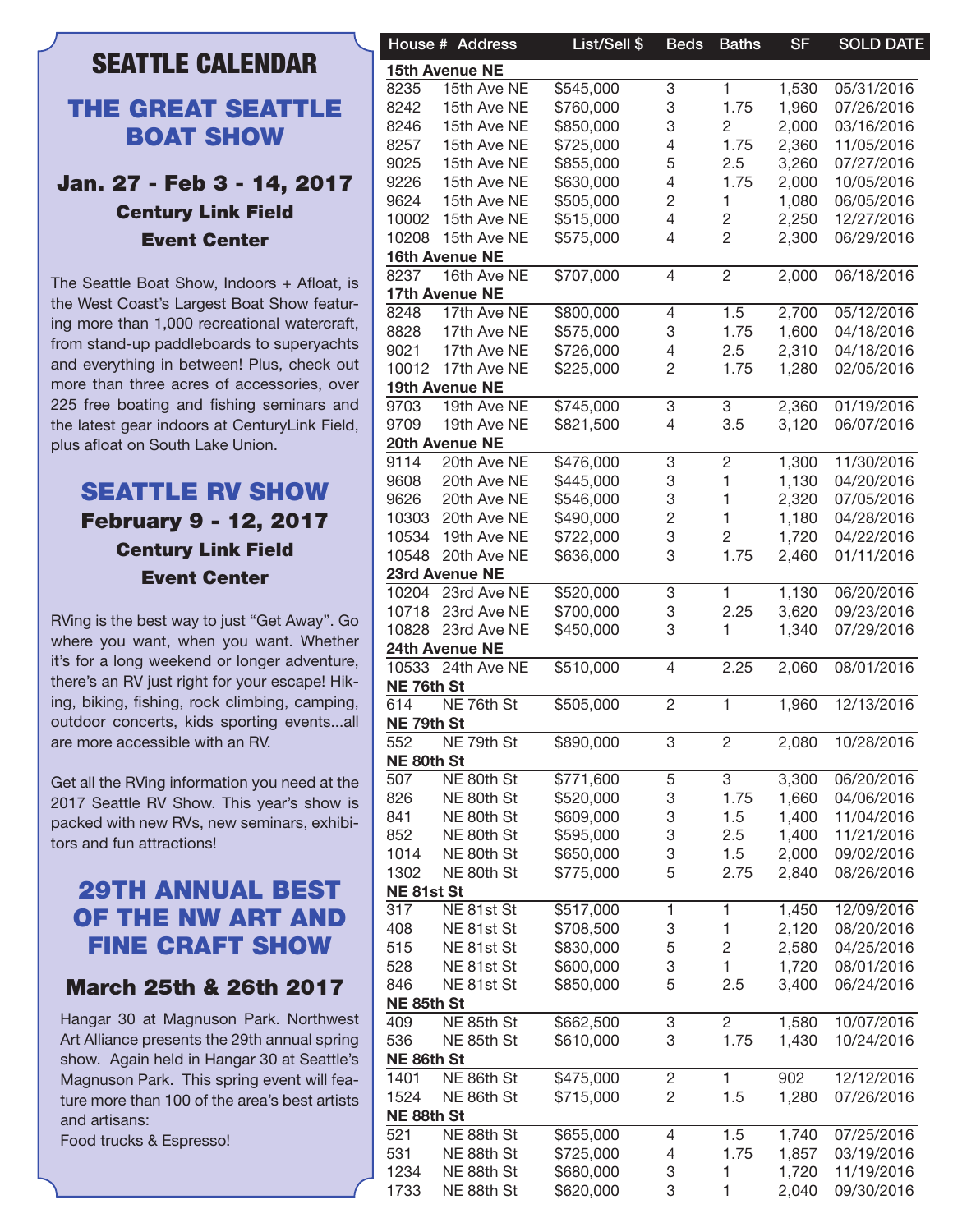|                    | House # Address       | List/Sell \$ |                | <b>Beds Baths</b> | <b>SF</b> | <b>SOLD DATE</b> |
|--------------------|-----------------------|--------------|----------------|-------------------|-----------|------------------|
| 1738               | NE 88th St            | \$870,000    | $\overline{4}$ | 2.5               | 2,905     | 03/31/2016       |
| NE 89th St         |                       |              |                |                   |           |                  |
| 307                | NE 89th St            | \$646,500    | 3              | 1.75              | 1,480     | 05/10/2016       |
| 344                | NE 89th St            | \$680,000    | 3              | 1.5               | 2,370     | 07/07/2016       |
| 822                | NE 89th St            | \$585,000    | 4              | 1.5               | 1,670     | 05/13/2016       |
| 846                | NE 89th St            | \$636,000    | 3              | 1.75              | 1,790     | 05/10/2016       |
| 1226               | NE 89th St            | \$782,500    | 4              | 2.25              | 2,200     | 01/07/2016       |
| 1229               | NE 89th St            | \$815,500    | 3              | 2.5               | 2,420     | 11/18/2016       |
| 1715               | NE 89th St            | \$715,000    | 4              | 1.75              | 1,820     | 10/13/2016       |
| NE 90th St<br>214  | NE 90th St            | \$650,000    |                | 2.5               | 2,060     | 12/17/2016       |
| 313                | NE 90th St            | \$990,000    | 4<br>4         | 2.5               | 2,648     | 02/29/2016       |
| 1734               | NE 90th St            | \$622,100    | 3              | 1.75              | 2,220     | 04/27/2016       |
| NE 91st St         |                       |              |                |                   |           |                  |
| 1016               | NE 91st St            | \$615,000    | 3              | 1.75              | 1,300     | 05/09/2016       |
| 1035               | NE 91st St            | \$707,150    | 3              | 1                 | 2,310     | 03/10/2016       |
| 1703               | NE 91st St            | \$600,000    | 4              | $\overline{c}$    | 2,110     | 05/04/2016       |
| 1751               | NE 91st St            | \$505,000    | 3              | 1.75              | 1,710     | 11/28/2016       |
| NE 92nd St         |                       |              |                |                   |           |                  |
| 335                | NE 92nd St            | \$560,000    | 3              | 1.75              | 1,440     | 07/26/2016       |
| 426                | NE 92nd St            | \$426,000    | 1              | 1                 | 840       | 08/11/2016       |
| 539                | NE 92nd St            | \$595,000    | 2              | 1                 | 1,940     | 10/26/2016       |
| 851                | NE 92nd St            | \$657,000    | 3              | 1.5               | 1,750     | 12/28/2016       |
| 1041               | NE 92nd St            | \$602,000    | 4              | 1.75              | 1,550     | 04/18/2016       |
| NE 94th St         |                       |              |                |                   |           |                  |
| 524                | NE 94th St            | \$711,000    | 3              | $\overline{2}$    | 1,900     | 11/10/2016       |
| 525                | NE 94th St            | \$660,000    | 4              | 1.75              | 1,541     | 07/01/2016       |
| 815                | NE 94th St            | \$660,000    | 3              | $\mathbf{1}$      | 2,060     | 09/07/2016       |
| 825                | NE 94th St            | \$700,000    | 4              | 1.75              | 1,830     | 06/19/2016       |
| 1029               | NE 94th St            | \$587,000    | 3              | $\overline{c}$    | 2,000     | 11/29/2016       |
| 1743               | NE 94th St            | \$915,000    | 6              | 5                 | 4,900     | 12/14/2016       |
| NE 95th St         |                       |              |                |                   |           |                  |
| 414                | NE 95th St            | \$519,000    | 3              | $\overline{2}$    | 1,320     | 09/12/2016       |
| 845                | NE 95th St            | \$600,000    | 4              | 1.5               | 2,240     | 11/01/2016       |
| 1250               | NE 95th St            | \$978,000    | 4              | 2.5               | 2,200     | 11/08/2016       |
| 1548               | NE 95th St            | \$660,000    | 3              | 2.25              | 2,340     | 04/11/2016       |
| NE 96th St         |                       |              |                |                   |           |                  |
| 818                | NE 96th St            | \$480,000    | 2              | $\mathbf{1}$      | 1,600     | 02/26/2016       |
| 1008               | NE 96th St            | \$504,000    | 3              | 1.5               | 1,454     | 11/05/2016       |
| 1035               | NE 96th St            | \$470,000    | 3              | $\mathbf{1}$      | 1,226     | 11/16/2016       |
| 1223               | NE 96th St            | \$690,000    | 4              | $\overline{c}$    | 2,070     | 06/11/2016       |
| NE 97th St         |                       |              |                |                   |           |                  |
| 707                | NE 97th St            | \$689,000    | 3              | $\overline{2}$    | 3,110     | 07/26/2016       |
| 845                | NE 97th St            | \$620,000    | 3              | 1.75              | 1,700     | 04/11/2016       |
| 1021               | NE 97th St            | \$625,000    | 3              | 1.75              | 2,172     | 12/08/2016       |
| 1233               | NE 97th St            | \$900,000    | 5              | 3.5               | 2,870     | 04/08/2016       |
| 2035               | NE 97th St            | \$529,000    | 3              | $\overline{c}$    | 1,770     | 08/21/2016       |
| NE 98th St         |                       |              |                |                   |           |                  |
| 1027               | NE 98th St            | \$560,000    | 3              | $\mathbf{1}$      | 1,620     | 11/17/2016       |
| 1214               | NE 98th St            | \$844,750    | 4              | 2.5               | 2,210     | 08/15/2016       |
| 1902               | NE 98th St            | \$583,000    | 3              | $\overline{2}$    | 2,110     | 06/02/2016       |
| <b>NE 100th St</b> |                       |              |                |                   |           |                  |
| 535                | NE 100th St           | \$657,500    | 3              | $\overline{2}$    | 1,978     | 08/02/2016       |
| 544                | NE 100th St           | \$565,000    | 3              | 1.75              | 1,672     | 08/19/2016       |
| 545                | NE 100th St           | \$482,000    | 3              | 1.                | 1,020     | 08/24/2016       |
| 834                | NE 100th St           | \$825,000    | 3              | 1.75              | 3,800     | 10/31/2016       |
| 1527               | NE 100th St           | \$687,000    | 5              | 2.25              | 3,000     | 07/08/2016       |
|                    | <b>NE 102nd St</b>    |              |                |                   |           |                  |
| 524                | <b>NE 102nd St</b>    | \$570,000    | 4              | 2.75              | 1,770     | 05/20/2016       |
| 526                | NE 102nd St \$285,000 |              | $\overline{2}$ | $\mathbf{1}$      | 1,390     | 04/15/2016       |
|                    |                       |              |                |                   |           |                  |

### TASTE WASHINGTON MARCH 23 - 26th, 2017

It's Taste Washington's biggest year yet. Celebrate the festival's 20th Anniversary in Seattle – March 23-26, 2017. Bringing together nearly 300 wineries, over 70 restaurants and top national chefs, Taste Washington is a wine- and food-lover's dream.

And this year's expanded lineup goes beyond the much-anticipated Grand Tasting, offering four days packed with diverse wine and food events.

Kick it all off with super-exclusive wine pours at the VIP Red & White Party. Explore the Pacific Northwest's bounty alongside farmers, chefs and winemakers at Taste Washington on the Farm. Sip with fellow party-goers in The New Vintage's trendy Rosé Lounge. And even get early access to the iconic Pike Place Market on an all-new morning food tour.

### HOT CHOCOLATE MARATHON

#### Sunday, March 5th, 2017 Seattle Center, Seattle, WA

While marshmallow sweet stations are dotted along course routes and a Finisher Mug encourages the consumption of decadent fondue, don't write the Hot Chocolate Series off as a race that's all about the glitz. All Hot Chocolate 15k/5k events include features that cater to the seasoned runner.

• Each event is USATF sanctioned, with a course that has been certified for accuracy

• Emergency medical plans that exceed industry standards

• Preferred Start Corrals for qualified participants

• Open corral assignment based on estimated pace

• Wave starts for larger events

• B-tag chip timing system via Chronotrack

• Results posted online in real-time

• Complimentary training programs powered by McMillan Running for all registrants, formatted for individual performance goals

• Live Runner Updates deliver texts or social media posts to friends and family as runners pass points on the course